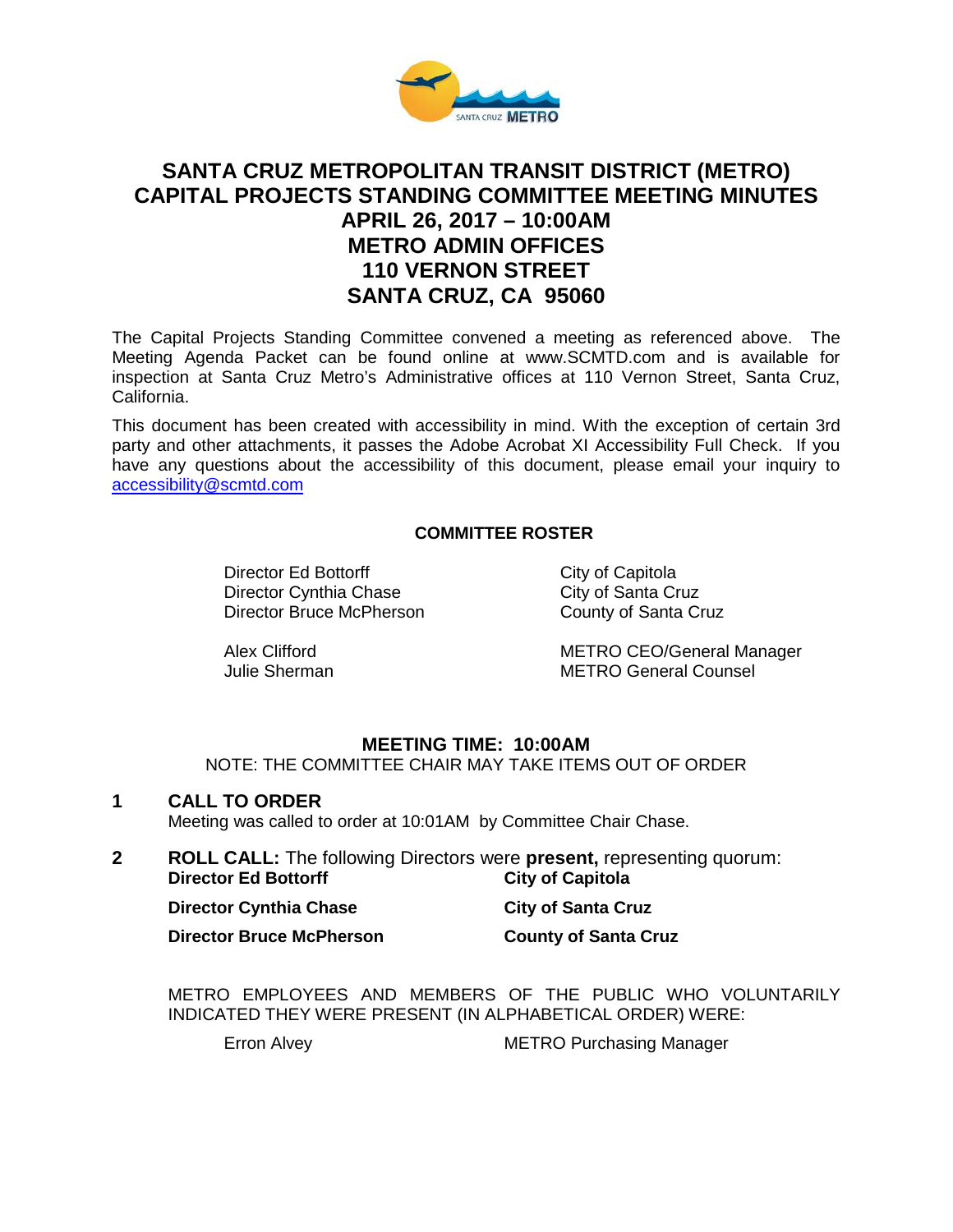# **3 ADDITIONS OR DELETIONS FROM AGENDA / ADDITIONAL DOCUMENTA-TION TO SUPPORT EXISTING AGENDA ITEMS**

Stanley Sokolov, representing the Campaign for Sensible Transportation, said he would be speaking about bus rapid transit at the Campaign for Sensible Transportation forum on June 3 in Santa Cruz and June 17 in Watsonville. Details can be found on their Facebook page.

**4 COMMUNICATIONS TO THE CAPITAL PROJECTS STANDING COMMITTEE** Hearing none, the meeting continued to the next agenda item.

# **5 APPROVE APRIL 10, 2017 CAPITAL PROJECTS STANDING COMMITTEE MEETING MINUTES**

**ACTION: MOTION TO APPROVE THE APRIL 10, 2017 CAPITAL PROJECTS STANDING COMMITTEE MEETING MINUTES AS PRESENTED.** 

**MOTION: DIRECTOR McPHERSON SECOND: DIRECTOR BOTTORFF**

**MOTION PASSED WITH 3 AYES (Directors Bottorff, Chase and McPherson)** 

# **6 ORAL PACIFIC STATION UPDATE**

Barrow Emerson, Planning and Development Manager, provided an oral update and discussed the materials provided in the agenda packet. He also acknowledged the City of Santa Cruz representatives present: Donna Lipscomb, Martin Bernal and Claire Fliesler. METRO is seeking approval to conduct a feasibility study over the next 3-6 months based on the following assumptions: 1) Building over the bus station is too costly; 2) Plan to assume combined footprint or reconfigured footprint of the current METRO properties (City of Santa Cruz staff have discussed the possibility of potential additional parking on Front and Pacific Streets and acquiring the NIAC building); and 3) Technical Analysis. The technical analysis would develop simple Proof of Layout concepts of fitting METRO program needs; i.e., bays, retail facilities, etc., plus City development (a concept in conjunction with the City). In this exercise, we have to take into account any environmental realities of the location(s). It is important to analyze business model alternatives and the economic viability

The plan is to seek Board approval in approximately six months as to the concepts that may work physically, environmentally and economically. The City and METRO would then enter into a Memorandum of Understanding with regard to development of the project. METRO's fallback position remains the option to refurbish the current facility with any available funds.

Bonnie Lipscomb, City of Santa Cruz Director of Redevelopment, re-emphasized that the City is hoping to revitalize lower Pacific Avenue through a compatible project with METRO. They are actively negotiating with NIAC and ask that METRO continue to consider the possibility of looking at a variety of options, including adjacent developments, investing in AVL and other efficiencies in order to allow both partners to fit on the same property and keep 75 River Street as an alternative location.

Martin Bernal, City Manager, believes a downtown METRO station that works for the region and the system is vital and agrees that we should have a proper analysis of the bus system parameters, taking into account future needs, technology, etc. We should not overbuild, etc.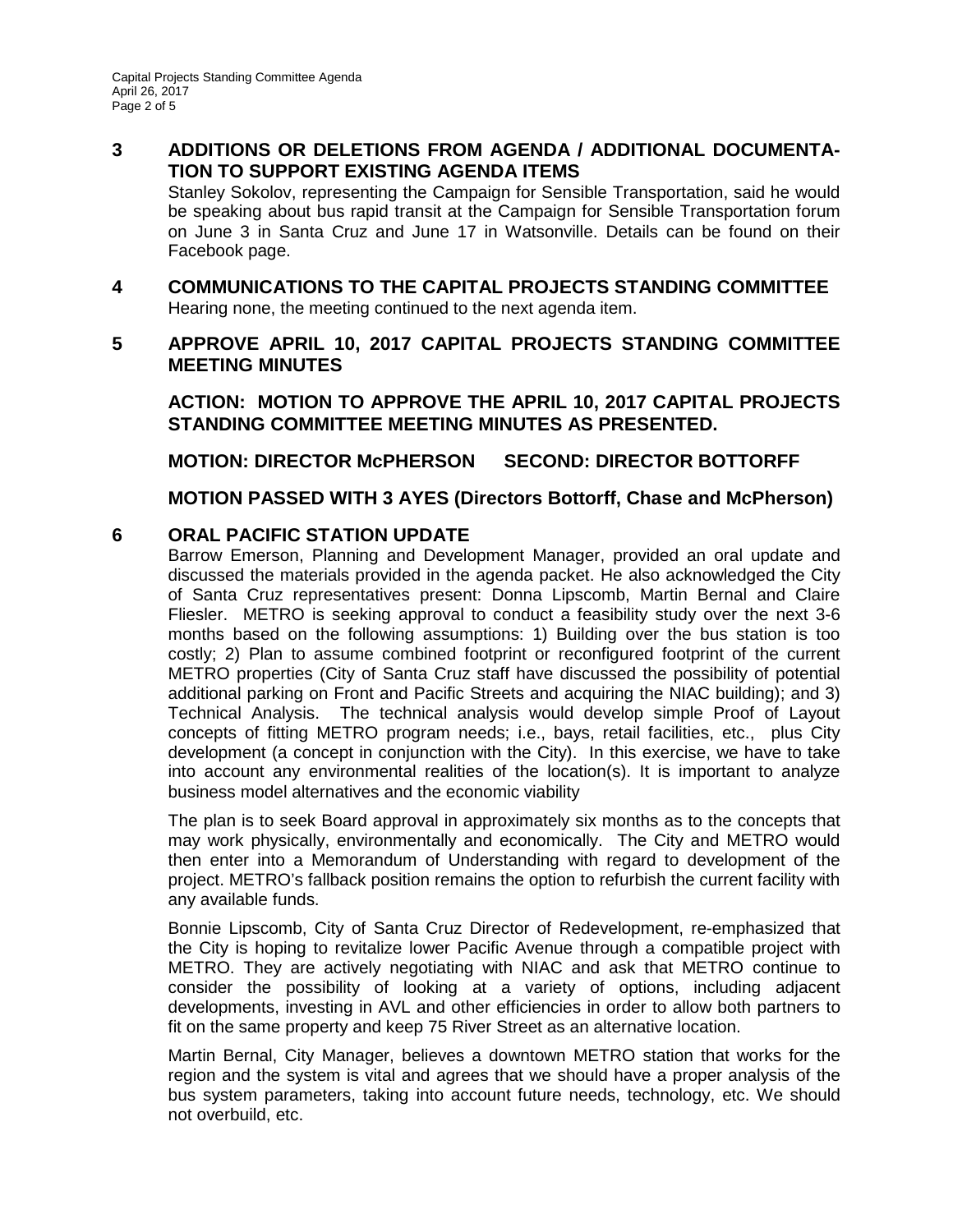CEO Clifford reminded the Committee that this project has been ongoing for nearly 10 years and a lot of money has been spent over this time. The basic question remains: What is in the best interest of METRO? This topic is not being driven by an increased operational need as the current facility serves our immediate and near future needs. We are trying to be a good neighbor.

METRO's recommendation is based on industry best practice for projects of this type, which is to first engage the correct parties to understand the market so that the project can be undertaken without a huge subsidy. Staff has spent a lot of time investigating the Front and River Street property options and we have determined that they do not meet METRO's needs. As a result METRO would like to engage the appropriate professional consultants to identify the best course of action.

Mr. Emerson explained that the first step would be to develop a physical approach, assuming some growth in the system, incorporating technology, etc. then looking at the best business model to achieve the physical goal.

Recognizing METRO's fiscal limitations and the City desires, Director McPherson is interested in seeing how this project could work for both parties.

Mr. Emerson will provide the reports under separate cover, which validate the exclusion of the Front and River Street properties.

Director Bottorff asked if the consultant that is analyzing the project would look at why River and Front Streets aren't viable options. Mr. Emerson said the simple answer is that the two properties are too small and there are significant traffic issues. METRO's instruction to the consultant will be to look at the Pacific Station area footprint and consider different concepts with the various properties and varied deployment options.

Mr. Bernal said the City wants to ensure we have the right assumptions for the bus system and community needs. The current site does need some investment into future improvements.

CEO Clifford gave an overview of environmental issues related to Pacific Station and ongoing analysis of this topic.

Director McPherson inquired as to the importance of the transit facility in downtown and Ms. Lipscomb reinforced the importance of transit as part of their downtown 'vision'.

CEO Clifford discussed METRO's staff previously analysis that established the 25 bay requirement and noted that through various studies, METRO staff has determined that the 'hub' is the most viable operational approach for our riders' travel patterns.

Mr. Emerson reminded the Committee of previous analyses and discussion of the 'barbell' concept which includes vehicle dispatch locations at each end of the downtown with the stops along Front Street, rather than in a hub configuration. However, the continuous use of Front Street curbs for bus stops was not consistent with the City's plan.

Mr. Emerson noted that METRO had provided the City with a formal review of the 75 River Street proposal and stated that the site could not accommodate the required 25 bays on site and that the current road network made it inefficient to stage some of the buses from the street.

#### Public comment:

Stanley Sokolov spoke about his research regarding autonomous autobuses and a paradigm shift in transit, which makes it difficult to determine transit needs for the future.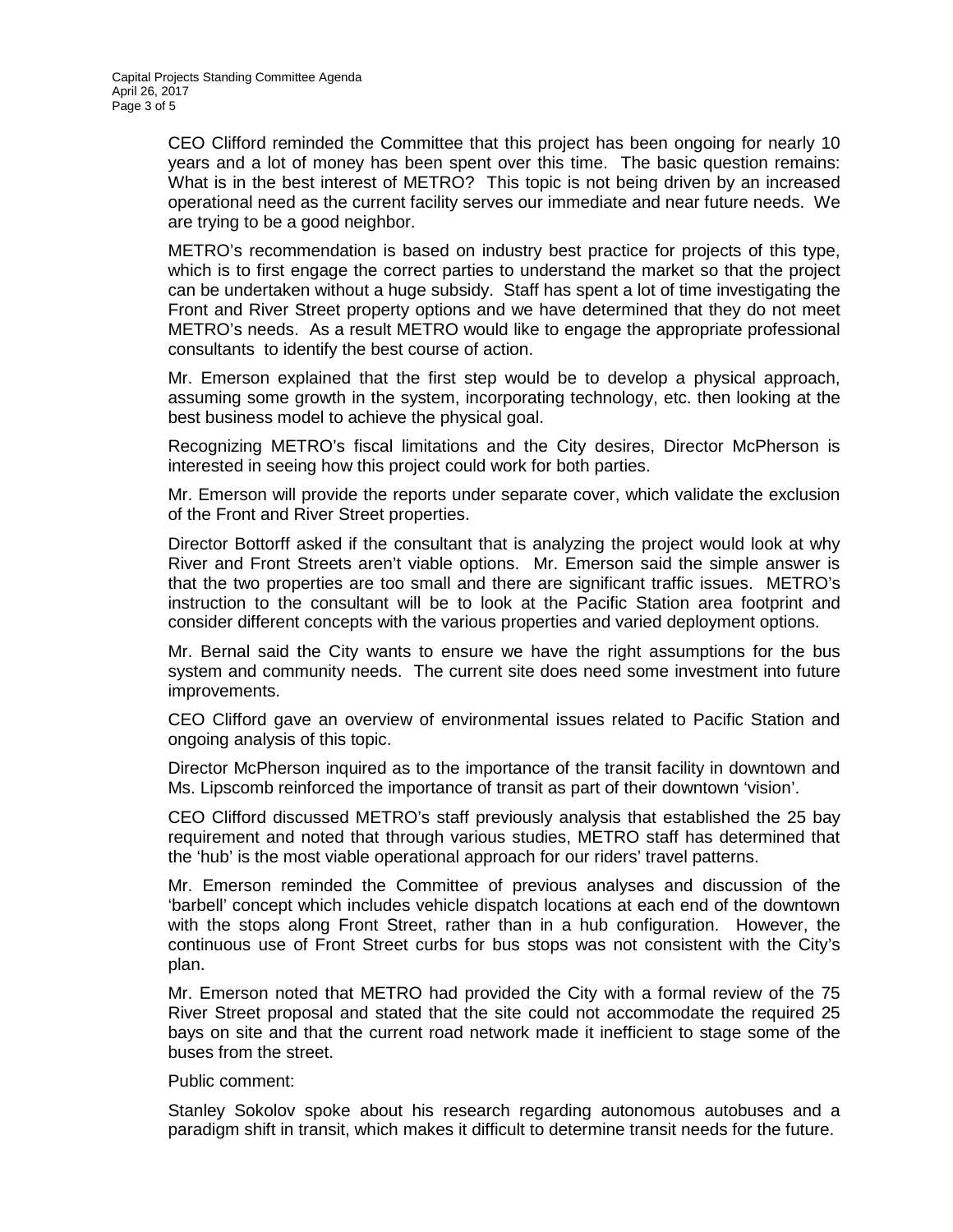Don Lane, former member of the METRO Board, is now involved in affordable housing and suggests this is an opportunity to address a community need. He asked that everyone consider the most economic use of this valuable real estate. Would it be feasible for the City to purchase the transit center property, which would provide METRO a financial source to then consider other options?

Owen Lawler, DevCon Investments, owner of property one block south of the Transit Center and SC Riverfront, which owns property across Front and River Streets, echoed Mr. Lane's comments about the opportunity to change the downtown dynamics. He offered his assistance in designs, etc.

Chip, Downtown Association Executive Director, was encouraged to learn of the developments and believes there is a lot of community opportunity.

Director Bottorff expressed a concern regarding infrastructure efficiency and would like to consider all available options. His past professional experience has shown AVL to be a proven efficiency tool.

The Committee directed METRO staff to present a report with this meeting's recommendations to the full Board supporting the engagement of a consultant to analyze all system operational efficiency options (sites, technology, etc.) where they can be considered and voted upon. CEO Clifford will provide the committee members with a preview of the report prior to presentation to the full Board.

# **7 AUTHORIZATION TO PROCURE AND INSTALL ONBOARD BUS AND PARATRANSIT SECURITY SURVEILLANCE EQUIPMENT AND THE ADOPTION OF A USE OF ELECTRONIC MEDIA POLICY AND A REVISED USE OF VIDEO SURVEILLANCE POLICY**

Alex Clifford, CEO/General Manager, provided background on this topic, the safety features and the policies. CEO Clifford met with the SEIU on both policies. When he met with UTU, he inadvertently provided the new policy only. As a result, today he is providing Mr. Montesino with a copy of the marked up existing policy to review. If Mr. Montesino wants to request a Meet and Confer, CEO Clifford would ask the Board to hold the policy for future review at the next Board meeting.

Director Chase asked if there is any additional cost for data storage.

Counsel Sherman noted that there is some flexibility for transit agencies as the statutory minimum retention is one year, but the law provides exceptions for technology and resultant costs.

Public comment:

Stanley Sokolov suggested METRO investigate the statute of limitations on personal injury as he believes it may be two years.

Eduardo Montesino, UTU representative, noted his concern that the district doesn't follow through on prosecution. He encourages METRO to emphasize incident prosecution and follow up.

CEO Clifford noted that CalTIP is now providing coverage for all third party claims and alleviates the prior impact on METRO resources to prosecute and follow cases.

The Committee recommends and supports this agenda item moving forward to the full Board at the next Board meeting.